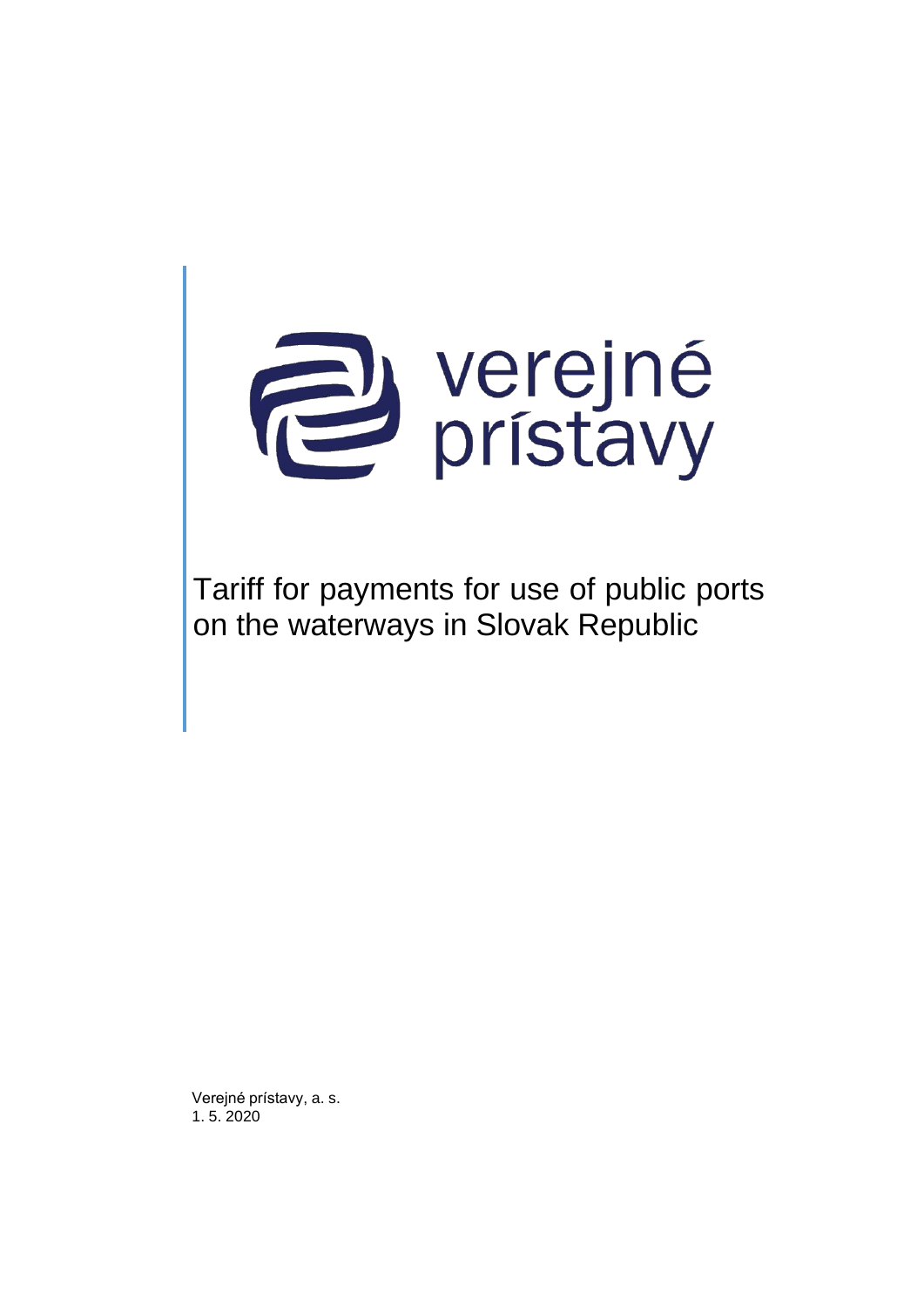# **Article [1]**

# **INTRODUCTORY PROVISIONS**

**1.1** The commercial company of Verejné prístavy, a. s. (hereinafter also referred to as "Port Operator") hereby stipulates the method of collecting payments for the use of public ports on waterways of the Slovak Republic, determining their amount and the calculation procedure. This is done in accordance with the provision of Article 5 par. 14 of Act no. 338/2000 Coll. on Inland Navigation and on Amendments to Certain Acts (hereinafter referred to as the "Act"), as amended.

## **Article [2] DEFINITIONS**

- **2.1** For the purposes of port charges**, floating establishment in the cargo port area** is defined as a moored floating establishment at a port position with an inclined bank, with the primary purpose of landing cargo vessels (i.e. boats, tugs, motor cargo vessels). The reference area value of a floating establishment in a defined cargo port area is 835 m<sup>2</sup>.
- **2.2** For the purposes of port charges, **floating establishment in the passenger port area** is defined as a moored floating establishment at a port position with an inclined bank, serving the purposes for which it was designed (i.e. botel, restaurant, service facility, marina for small vessels, landing pontoon for passenger cruise ships and passenger cabin vessels).
- **2.3 Port position for the parking of passenger cabin vessels** for the purpose of port charges is the position in the area of a public port intended by the port operator to primarily serve as the location of a landing pontoon or other equipment intended for landing of cabin vessels.
- **2.4** A **passenger cabin vessel** for the purpose of port charges is defined as a vessel intended for the carriage of passengers, with a maximum beam x maximum length of the vessel having an area of over 600 m<sup>2</sup>. The reference value for a cabin vessel is 1440 m<sup>2</sup>.
- **2.5** A **passenger cruise vessel** for the purpose of port charges is defined as a vessel intended for the carriage of more than 12 persons, with a maximum beam x maximum length of the vessel having an area of over 600 m<sup>2</sup>. The reference value for a cabin vessel is 300 m<sup>2</sup>.
- **2.6** A **vessel** (hereafter as ship) shall mean an inland waterway ship, a small vessel, a ferry, a floating machine or a floating establishment.
- **2.7 Non-operated vessel** for the purposes of this Tariff shall mean:
	- **2.7.1** a vessel without a valid ship certificate which is also decommissioned for a period exceeding one (1) month or
	- **2.7.2** a vessel with a valid ship certificate which is decommissioned for a period of more than two (2) months following the decision of the vessel operator; or
	- **2.7.3** vessel categorized in this category by decision of the Operator
- **2.8** For the purposes of port charges, the **marina** shall mean a floating establishment for landing small vessels and personal watercraft.
- **2.9 Transshipment activity** for the purpose of port charges is defined as an activity during which the goods are transferred from one vessel to another or through a quay wall to a designated point on the bank and vice versa.
- **2.10 The price for the use of port position** is the annual charge which the port Operator charges for the use of port positions in the designated area of the public ports of Bratislava, Komárno and Štúrovo.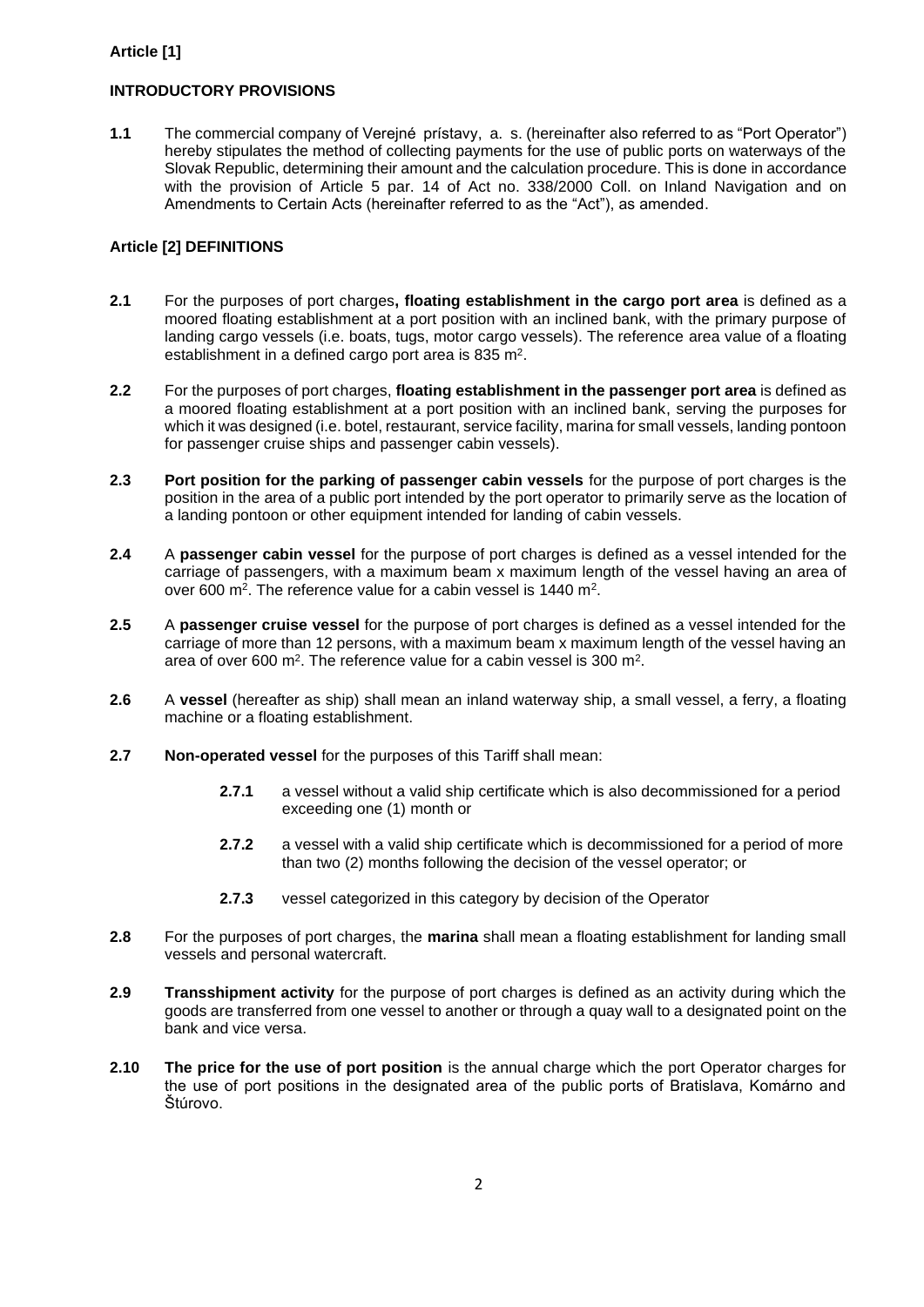### **Article [3] PUBLIC PORTS**

- **3.1** Payment shall be made for the use of public ports on the waterways of the Slovak Republic, which include the following ports on the Danube River
	- **3.1.1** port of Bratislava,
	- **3.1.2** port of Komárno,
	- **3.1.3** port of Štúrovo.

## **Article [4] FORM OF PAYMENT**

- **4.1** The amount of payment is determined and calculated based on:
	- **4.1.1** the length of stay of the vessel in the public port (per each commenced day) and the dimensions of the vessel specified in the ship's certificate or other document replacing the certificate,
	- **4.1.2** the quantity of unloaded or loaded goods in the public port indicated in the Bill Of Lading in tonnes (for each tonne, even incomplete).
- **4.2** Payment for the use of public ports by vessels shall be paid by:
	- **4.2.1** wired payment based on an issued invoice,
	- **4.2.2** cash payment (except port of Štúrovo),
	- **4.2.3** electronic means of payment (except port of Štúrovo).
- **4.3** The amount of the payment for the stay and handling of the vessel shall, as a general rule, be paid upon departure or check-out of the vessel from the public port.
- **4.4** Payments pursuant to points 4.2.2 and 4.2.3 can be made during all days of the week including holidays in the times specified below:
	- **4.4.1** Bratislava branch: 07:00 19:00 hours (office building of the Transport Authority, Bratislava, Prístavná 10) – Phone: 02/20620533;
	- **4.4.2** Komárno branch: 07:00 19:00 hours (office building of the Transport Authority, Komárno, Ostrov sv. Alžbety 3098) – Phone: 02/20620534.
- **4.5** For calculating and determining the final amount of the payment for the use of a public port, data on the vessel and the cargo transshipped based on the forwarded rapport, river information services and this Tariff are used.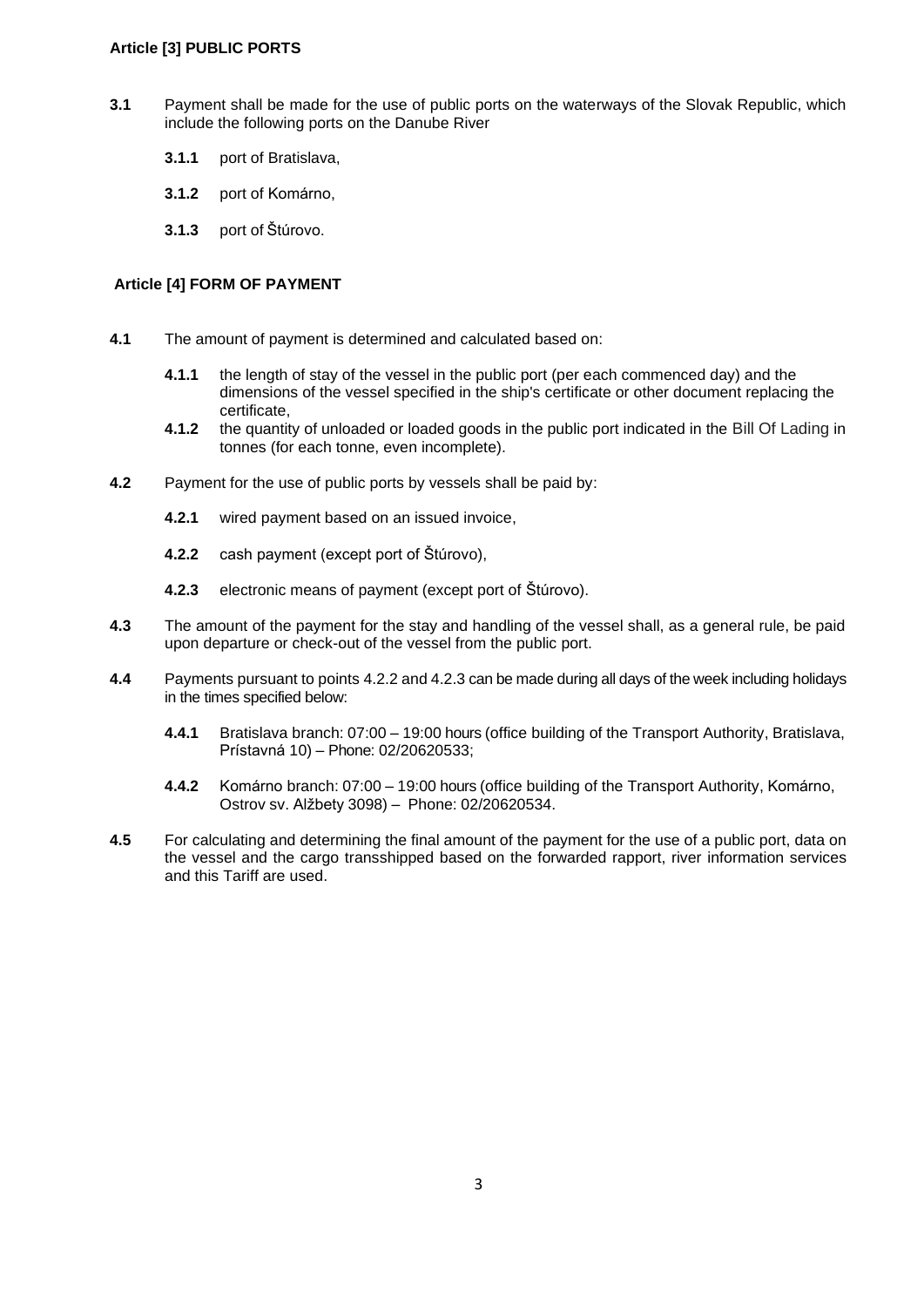#### **Article [5] PAYMENT AMOUNT**

- **5.1** For daily stay of **passenger cabin vessel** in the area of the public port the charge will be in the amount of **0.05 €/m<sup>2</sup> /day**.
- **5.2** For daily stay of **passenger cruise vessel** in the area of the public port the charge will be in the amount of **0.02 €/m<sup>2</sup> /day**.
- **5.3** For the daily stay of a cargo vessel, **not performing** any chargeable **transshipment activity**, the charge will be in the amount of **0.02 €/m<sup>2</sup> /day**.
- **5.4** For the daily stay of a vessel **performing** a chargeable **transshipment activity**, the charge will be in the amount of 0.02 €/m<sup>2</sup>/day from the day following the end of the free stay related to the chargeable transshipment of goods.
	- **5.4.1 Free stay of vessel**, which performs transshipment activity in the area of the public port, for the it pays charges to the port Operator, is specified as follows:

| Weight of transshipped goods (t) | Number of days with no charge |
|----------------------------------|-------------------------------|
| $301 - 750t$                     | 1 day                         |
| 751 - 1 200 t                    | 2 days                        |
| above 1 201 t                    | 3 days                        |

- **5.4.2** For the purpose of determining the free stay of a vessel performing transshipment activities, the total quantity of goods transhipped shall be calculated by summing the unloaded and loaded goods associated with the particular vessel during uninterrupted stay in the area of the public port.
- **5.5** If any activity is carried out in a port that is not related to port activities (such as video recording, photography and subsequent use for printing, TV, Internet, advertising, commercial events, etc.), this activity is subject to a charge of EUR 300, for each commenced day.
- **5.6 For a daily stay of a floating establishment** in the area of a public port, in addition to a floating establishment, in the position for landing of passenger cabin ships in the area of the port of Bratislava the charge will be in the amount of **0.005 €/m<sup>2</sup> /day**.
- **5.7 For a daily stay of a floating establishment** in a position intended for the landing of passenger cabin ships, in the area of the public port of Bratislava (left bank r.km 1870.450 – 1867.400, right bank r. km 1868.900 – 1868.200) the following charges apply:
	- **5.7.1 0.01 €/m<sup>2</sup>/day** for floating establishments, which demonstrably serve for landing of passenger cabin vessels;
	- **5.7.2** If less than 20 passenger cabin vessels landed on the given floating establishment in the period of last 12 months, the operator of the floating establishment shall be charged with a sanction in the amount of 0.01 €/m<sup>2</sup>/day for the 12 previous months (365 days);
	- **5.7.3 0.0125 €/m<sup>2</sup>/day** for floating establishments, which are demonstrably used for landing of passenger cruise vessels;
	- **5.7.4** If less than 20 passenger cruise vessels landed on the given floating establishment in the period of last 12 months, the operator of the floating establishment shall be charged with a sanction in the amount of 0.0075 €/m<sup>2</sup>/day for the 12 previous months (365 days);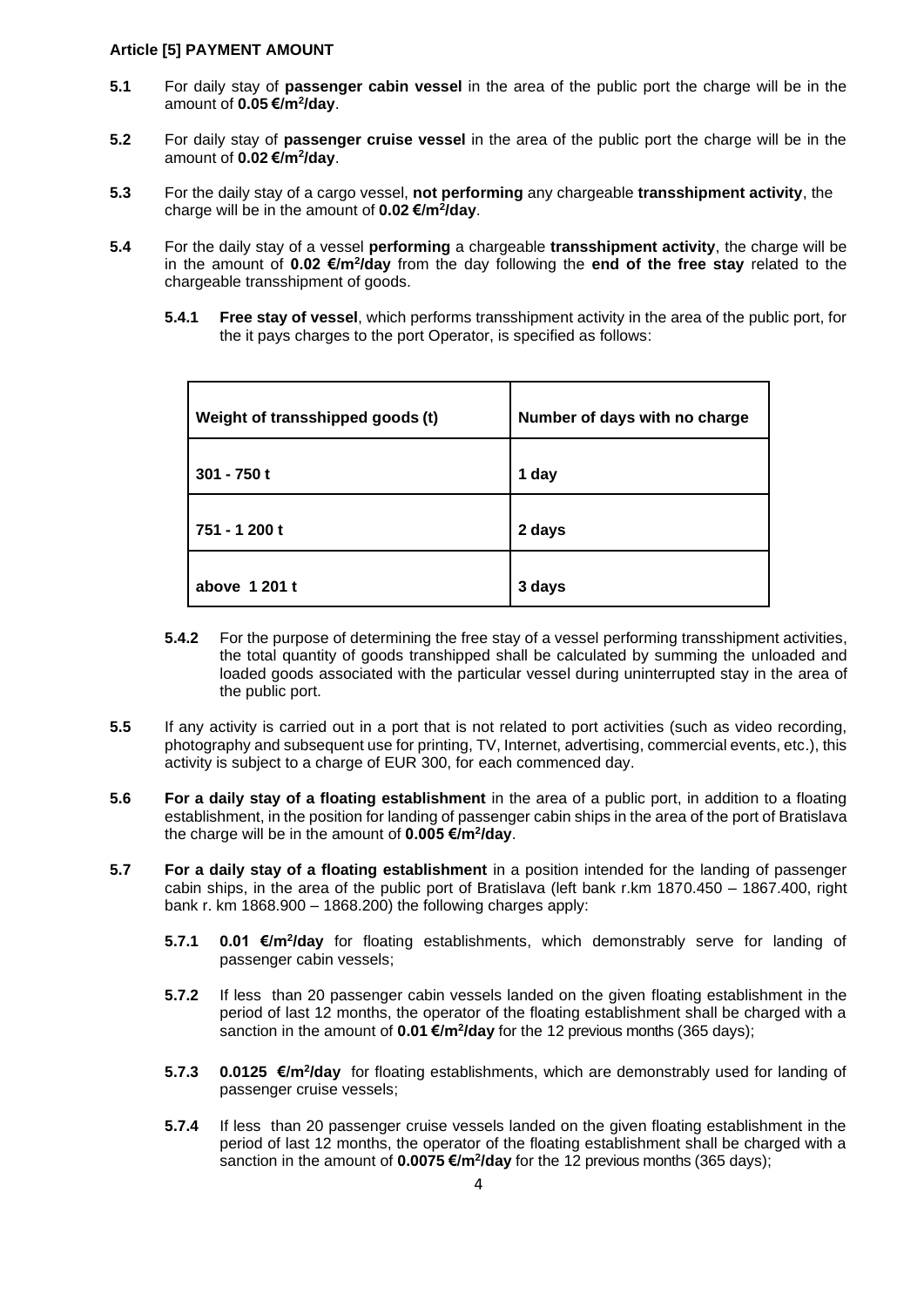- **5.7.5 0.02 €/m<sup>2</sup>/day** for a botel, a floating establishment providing services (restaurant services, catering services, cultural events) and a landing pontoon which does not serve for landing of passenger cruise and passenger cabin vessels.
- **5.8 For a daily stay of floating establishment** in the area of the public port intended for the landing of small vessels and personal watercraft (marina) the charge will be in the amount of **0.01 €/m<sup>2</sup> /day.**
- **5.9** For **non-operated vessels in the area** of the charge will be in the amount of 300.00 €/vessel/month.
	- **5.9.1** If the conditions for inclusion of a vessel into the category of non-operated vessels in accordance with the Port Regulation of Public Ports in the Slovak Republic (hereinafter referred to as the "Port Regulation" or "PRPPSR") are not complied with, a sanction in the amount of 0.02 €/m<sup>2</sup>/day shall be charged for each day for which the vessel has been unjustifiably categorized as non-operated vessel.
- **5.10 For non-operated vessels intended for disposal**, which will be reported by the vessel owners to the company of Verejné prístavy, a. s. so that the disposal is carried out within 6 months from the date of reporting, the charge will be in the amount of rate of **50.00 €/vessel/month**.
	- **5.10.1** If the vessel is not disposed of within the aforementioned period, a sanction will be charged, at the rate of the vessel's daily stay in the amount of **0,02 €/m<sup>2</sup> /day** for each day for which the vessel was wrongfully classified as non-operated vessel for disposal.
- **5.11** For each transshipped **ton of goods** from the vessel to the bank, from the bank onto the vessel and from one vessel to another vessel the charge will be in the amount of **0.20 €/t**.
	- **5.11.1** In the case of vessel-to-vessel lightening of the vessel, the transshipment operation shall be chargeable to the vessel from which the cargo is unloaded.
- **5.12** For the transshipment of **liquid goods** the charge for each transshipped ton will be in the amount of **0.40 €/t**.
- **5.13** The charge for port position located in the area of public ports of the SR is determined on the basis of the approved pricing of the Port Operator. Charges apply to all port positions where floating establishments may be located. The individual positions and pricing requirements are included in the Annex – Minimum price for Port position.
	- **5.13.1** If the floating establishment operator located in the passenger port does not have Future contract on the use of public ports or a Contract on the use of public ports concluded with the Port operator, a port position charge will apply for the use of the port position without a concluded contract as specified in Annex 3 - Minimum price for Port position. The port position charge without a concluded contract will be payable retroactively, based on monthly issued invoices.
	- **5.13.2** The charge for the port position (parking, repair and handling positions where the floating establishments are located) situated in the cargo port of Bratislava, Komárno is determined as follows:
		- **5.13.2.1 39.00 EUR/meter** of port positions located in the cargo port of Bratislava.
		- **5.13.2.2 14.00 EUR/meter** of port positions located in the cargo port of Komárno. If the position length is not apparent, the position length will be determined by the length of the floating establishment.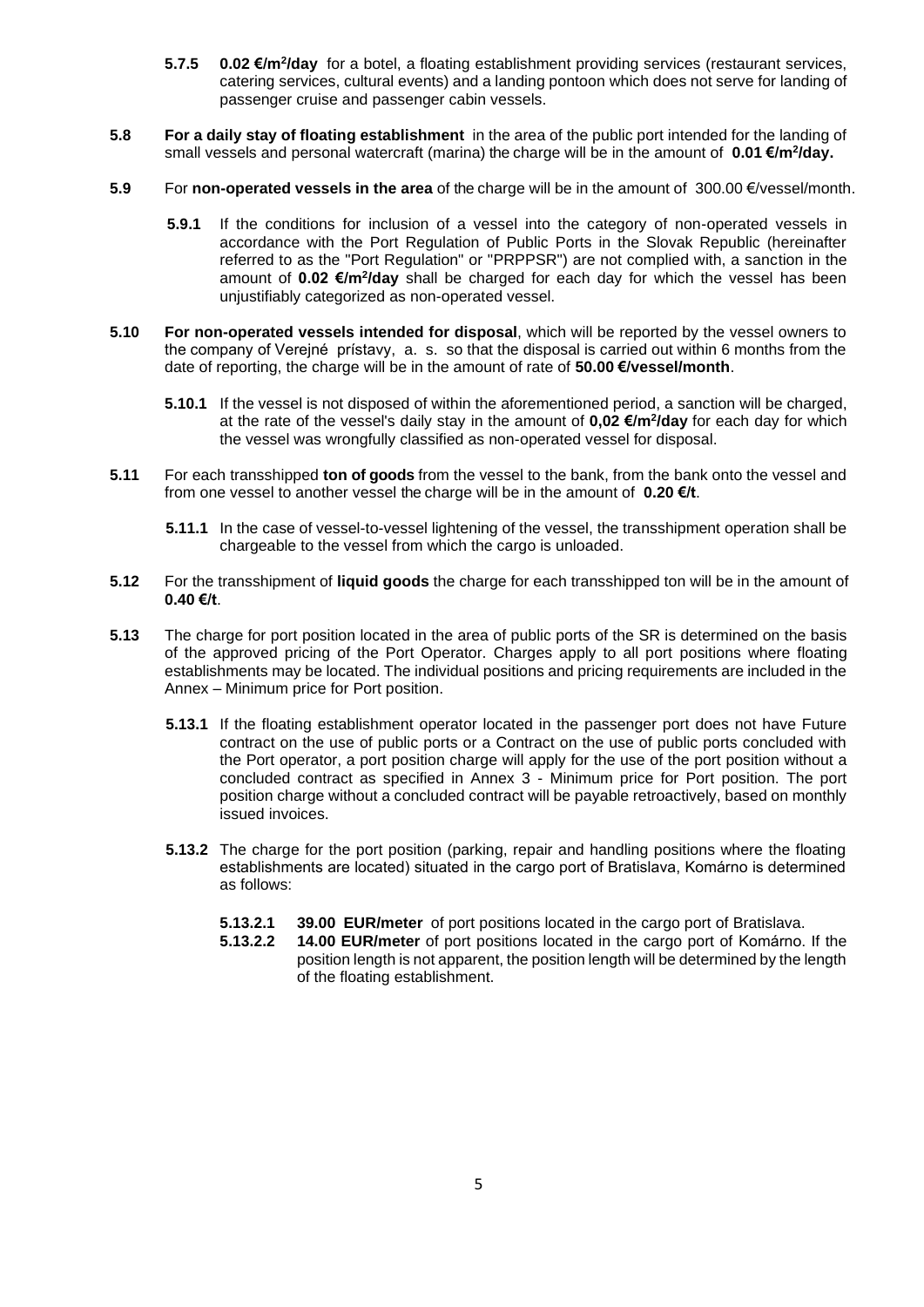**5.13.3** If the floating establishment operator located in the cargo port does not have Future contract on the use of public ports or a Contract on the use of public ports concluded with the Port operator, a port position charge will apply for the use of the port position without a concluded contract which will be payable retroactively, based on monthly issued invoices. The port position charge without a concluded contract is determined as follows:

**5.13.3.1 325.00 EUR/month** for the use of port position located in the port of Bratislava, **5.13.3.2 120.00 EUR/month** the use of port position located in the port of Komárno, provided that the reference value of the port position length is set to 100 m.

### **5.14 Port charge is not levied for**:

- **5.14.1** vessels or floating establishments covered by specific agreements concluded with the Port Operator;
- **5.14.2** periods of immediate cessation of watercourse traffic due to flood flows, ice floe or other imminent danger to traffic,
- **5.14.3** rescue vessels, rowboats belonging to other charged vessels or floating establishments;
- **5.14.4** vessels of the Slovak Republic pursuant to the Act or on the basis of granted exemptions from the payment (Transport Authority, MoI SR, MoD SR, etc.)
- **5.14.5** vessels in transit and forced to land due to unforeseen events (medical treatment, death on board)
- **5.14.6** for vessels or floating facilities which, on the basis of a resolution issued by the Government of the Slovak Republic, measures of the Public Health Office of the Slovak Republic or an issued act of another state administration body, cannot be used for business activities at all during an emergency SR. This point is without prejudice to the provisions of the price for the use of the port place position (as amended by Annex No. 3).
- **5.15 Port infrastructure charges are levied by the operator and owner of that infrastructure**. Verejné prístavy, a. s. company is not responsible for the operation and damages caused by the utility networks of other companies.
- **5.16 Overwintering charges of cargo vessels** in the period from 15.12. to 15.03., the vessels which do not carry any cargo and are reported for overwintering in port administration, are charged at a rate of **€ 0.10/t tonnage/month**.
- **5.17** Overwintering charges of cabin vessels and passenger cruise ships in the period from 15.12. to 15.03., the vessels which are reported for overwintering in port administration, are charged at a rate of **0,15 €/m2/month**.
- **5.18 Drinking water can be collected** only from the port in Bratislava, at the pontoon ŠPS-P-12 and is charged with a price of **2.00 €/m<sup>3</sup> .**
- **5.19** The sanctions specified in the currently applicable Port Regulation will be applied in the amount specified in Annex no. 2 - Sanctions Overview and in the manner described in the Port Regulation.
- **5.20** All above mentioned tariffs are subject to value added tax (VAT) in accordance with applicable regulations.

### **Article [6] VALIDITY AND EFFECTIVE DATE**

**6.1** Tariff for payments for use of public ports on the waterways in Slovak Republic becomes valid on the date of approval by the Ministry of Transport and Construction of the Slovak Republic and comes into effect on **01.05.2020.**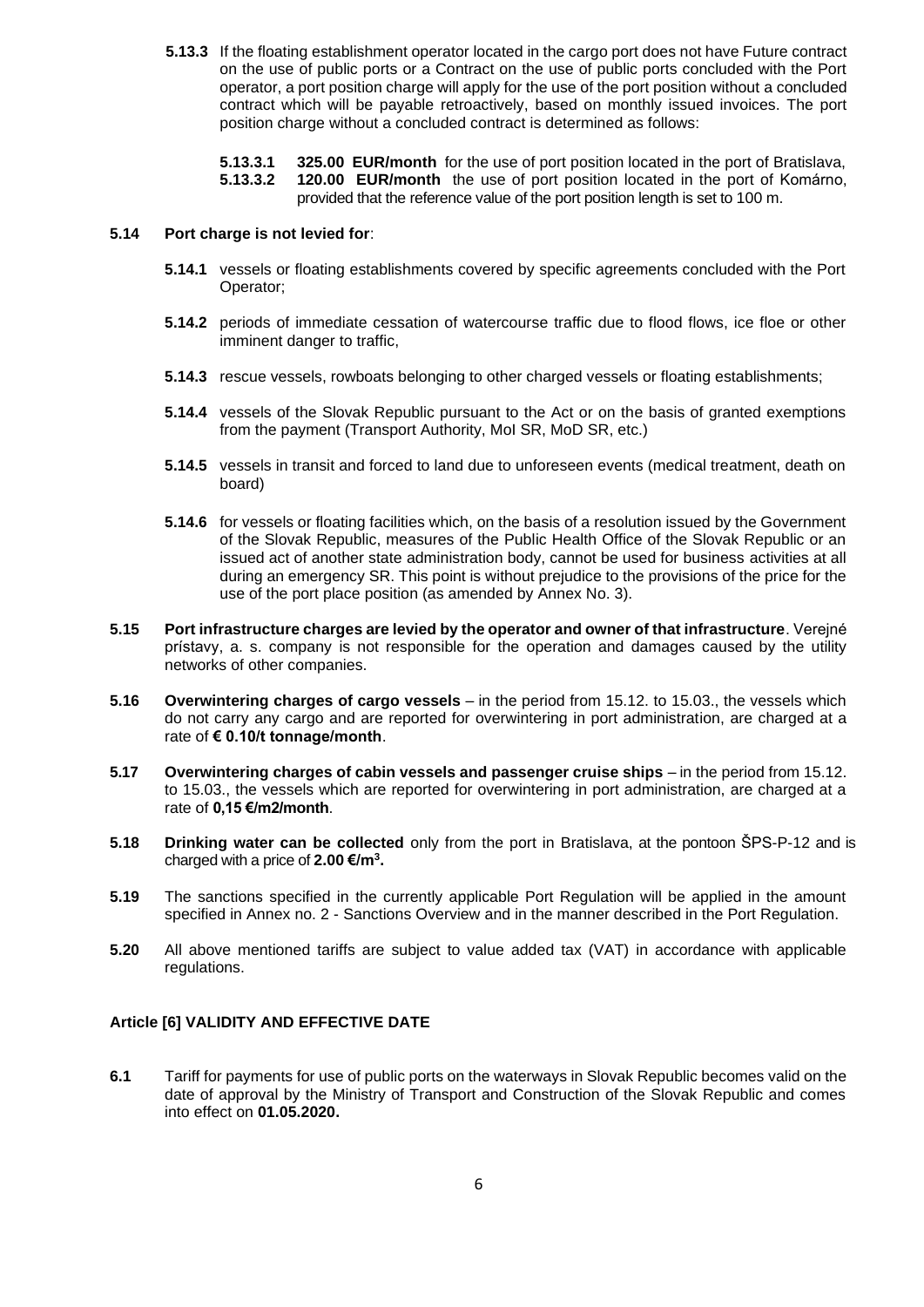Issued by:

**Verejné prístavy, a. s.** Prístavná 10 821 09 Bratislava Phone: 02/20 620 522 E-mail: [vpas@vpas.sk](mailto:vpas@vpas.sk) [www.portslovakia.com](http://www.portslovakia.com/)

In Bratislava, on **01.05.2020**

in person in person in person in person in person in person Ing. Gabriel Szekeres **Ing. Jozef Bódi** Ing. Home Ing. Emil Kosiba Chairman of the Board Member of the Board Member of the Board Verejné prístavy, a. s. Verejné prístavy, a. s. Verejné prístavy, a. s.

**Annexes:** Annex no. 1 – Summary of charges according to the Tariff Annex no. 2 – Sanctions Overview Annex no. 3 – Minimum price for the use of Port position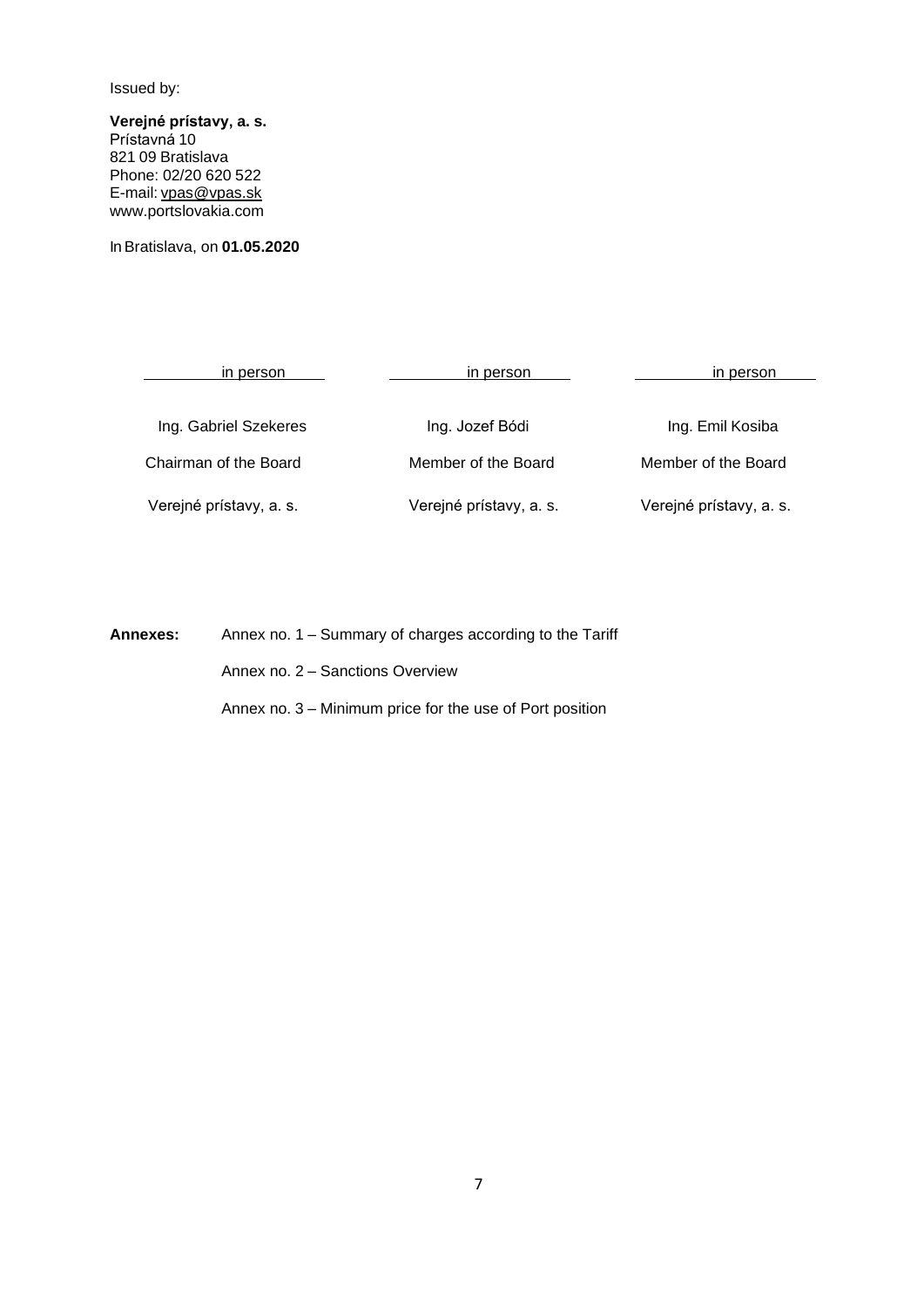| <b>Pursuant to</b><br>Article [5] | Charge                                                                                                                                                                                                                    | Amount in EUR excluding VAT DPH                                                                                                                                                   |  |
|-----------------------------------|---------------------------------------------------------------------------------------------------------------------------------------------------------------------------------------------------------------------------|-----------------------------------------------------------------------------------------------------------------------------------------------------------------------------------|--|
| point 5.1                         | For a daily stay of a passenger cabin<br>vessel in the area of a public port                                                                                                                                              | $0,05 \in$ /m <sup>2</sup> /day                                                                                                                                                   |  |
| point 5.2, 5.3                    | For a daily stay of a vessel in the area of a<br>public port                                                                                                                                                              | 0,02 €/m <sup>2</sup> /day                                                                                                                                                        |  |
| point 5.4, 5.4.1                  | For a daily stay of a vessel engaged in a<br>chargeable transshipment operation is<br>subject to a charge from the day following<br>the expiry of the free stay associated with the<br>chargeable transshipment of goods. | 0,02 €/m <sup>2</sup> /day<br>Free stay:<br>1 day - for transshipment of 301 t - 750 t<br>2 days - for transshipment of 751 t - 1200 t<br>3 days - for transshipment over 1 201 t |  |
| point 5.5                         | For activities in a port not related to port<br>activity.                                                                                                                                                                 | 300€/day                                                                                                                                                                          |  |
| point 5.6                         | For a daily stay of floating establishment<br>in the area of the public port.                                                                                                                                             | 0.005 €/m <sup>2</sup> /day                                                                                                                                                       |  |
| point 5.7, 5.7.1                  | For a daily stay of a floating                                                                                                                                                                                            | 0.01 €/m <sup>2</sup> /day<br>floating<br>establishments,<br>For<br>which<br>are<br>demonstrably used for landing of passenger<br>cabin vessels.                                  |  |
| point 5.7, 5.7.3                  | establishment at a position intended for<br>ships to land in the area of the port of<br><b>Bratislava</b><br>(left bank r.km 1870.450 - 1867.400, right                                                                   | 0.0125 €/m <sup>2</sup> /day<br>For<br>establishments,<br>floating<br>which<br>are<br>demonstrably used for landing of passenger<br>cruise vessels.                               |  |
| point 5.7, 5.7.5                  | bank r.km 1868.900 - 1868.200)                                                                                                                                                                                            | 0,02 €/m <sup>2</sup> /day<br>For floating establishment, which are not used for<br>landing of large cabin vessels. (botel, floating<br>restaurant and so on)                     |  |
| point 5.8                         | For a daily stay of a floating establishment<br>for the landing of small vessels (marina)                                                                                                                                 | 0.01 €/m <sup>2</sup> /day                                                                                                                                                        |  |
| point 5.9                         | Non-operated vessels in the public port<br>area                                                                                                                                                                           | 300 €/month                                                                                                                                                                       |  |
| point 5.10                        | Non-operated<br>vessels<br>intended<br>for<br>disposal effectively reported to the port<br>(up to 6 months from reporting)<br>Operator<br>EUR/vessel/month does not apply to other<br>ports                               | 50 €/month                                                                                                                                                                        |  |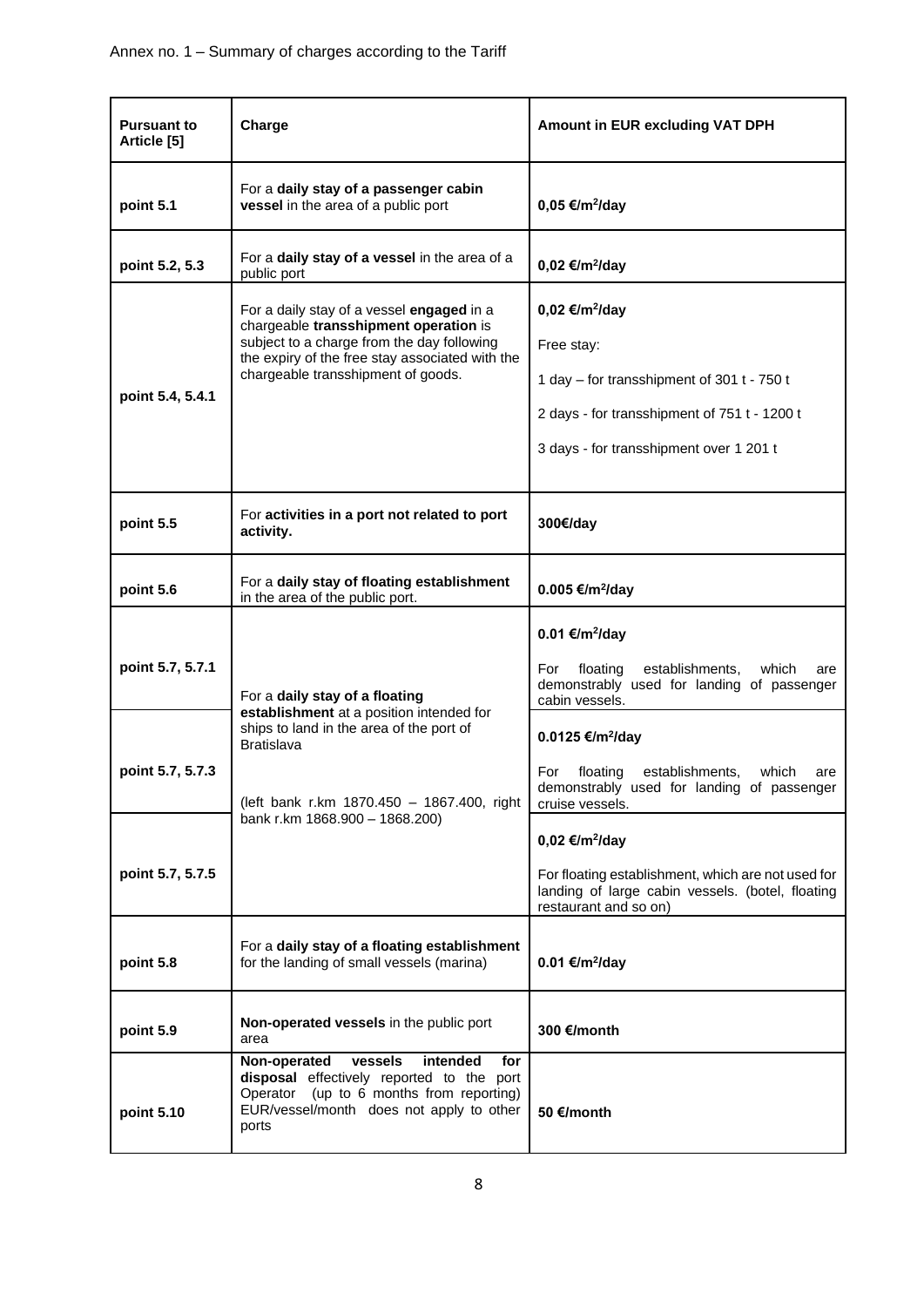| point 5.11     | For each, even incomplete transshipped<br>ton of goods from/to a vessel                           | 0.20 €/t                                                                                                                             |
|----------------|---------------------------------------------------------------------------------------------------|--------------------------------------------------------------------------------------------------------------------------------------|
| point 5.12     | For transshipment of liquid goods for each,<br>even incomplete ton of goods from/to the<br>vessel | $0.40$ €/t                                                                                                                           |
| point 5.13.2.1 | For 1 meter of port position located in<br>cargo port of Bratislava                               | 39.00 EUR/meter of port positions                                                                                                    |
| point 5.13.2.2 | For 1 meter of port position located in<br>cargo port of Komárno                                  | 14.00 EUR/meter of port positions                                                                                                    |
| point 5.13.3.1 | Charge for port position without a<br>concluded Contract                                          | 325.00 EUR/month, located in the cargo port of<br><b>Bratislava</b>                                                                  |
| point 5.13.3.2 | Charge for port position without a<br>concluded Contract                                          | 120.00 EUR/month, located in the cargo port of<br><b>Bratislava</b>                                                                  |
| point 5.16     | Overwintering of cargo vessels                                                                    | In overwintering period (from 15.12.-15.03. of<br>current year) 0.10 €/t tonnage/month                                               |
| point 5.17     | Overwintering of passenger cabin vessels<br>and passenger cruise ships                            | In overwintering period (from 15.12.-15.03. of<br>current year) 0.15 €/m <sup>2</sup> /month.                                        |
| point 5.18     | Use of drinking water                                                                             | 2.00 €/m <sup>3</sup>                                                                                                                |
|                | <b>Note</b>                                                                                       | Lands in public ports BA, KN, ST are state-<br>owned - Slovak Republic, facility networks are<br>owned by private company SPaP, a.s. |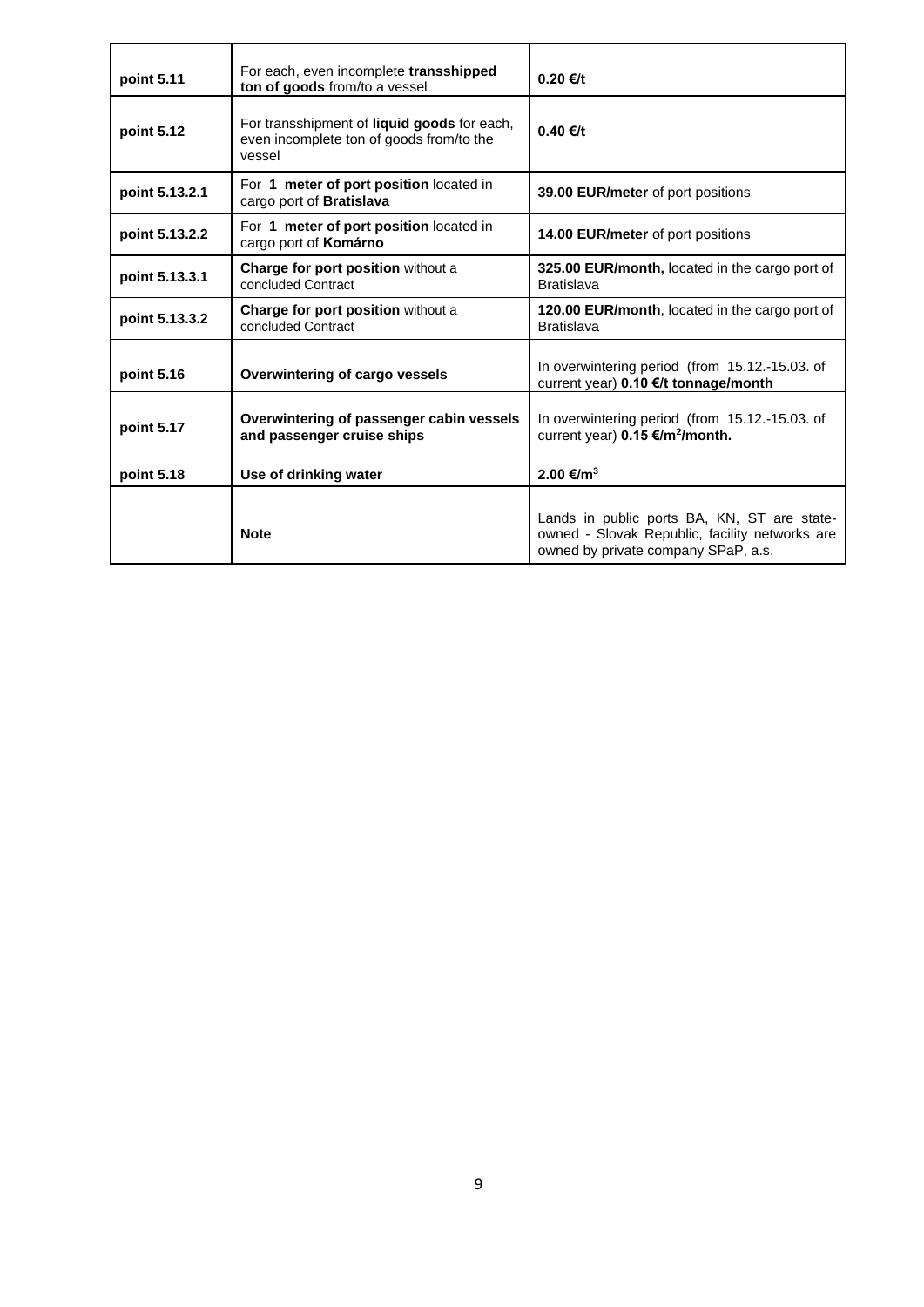| Violation of the Port Regulation of the Public Ports in the Slovak Republic<br>(PPVPSR)                                                | <b>Sanction</b><br>amount |
|----------------------------------------------------------------------------------------------------------------------------------------|---------------------------|
| the obligation to report the vessel pursuant to PPVPSR, Article 5, points 5.2, 5.3, 5.4,<br>5.5, 5.6, 5.7, 5.8, 5.9, 5.10, 5.13, 5.15, | 2000 EUR                  |
| for each commenced month following the non-compliance with the pursuant to PPVPSR,<br>Article 5, point 5.14                            | 375 EUR                   |
| payment pursuant to PPVPSR, Article 5, point 5.16                                                                                      | 1000 EUR                  |
| vessel in/outside of the aquatorium - reporting pursuant to PPVPSR, Article5, point 5.19                                               | 1000 EUR                  |
| payment of port charges pursuant to PPVPSR, Article 5, point 5.20                                                                      | 500 EUR                   |
| billing of overwintering vessels pursuant to PPVPSR, Article 7, point 7.2.4                                                            | 10 000 EUR                |
| waste outside the designated areas pursuant to PPVPSR Article 7, bod 7.5, 7.6, 7.7                                                     | 10 000 EUR                |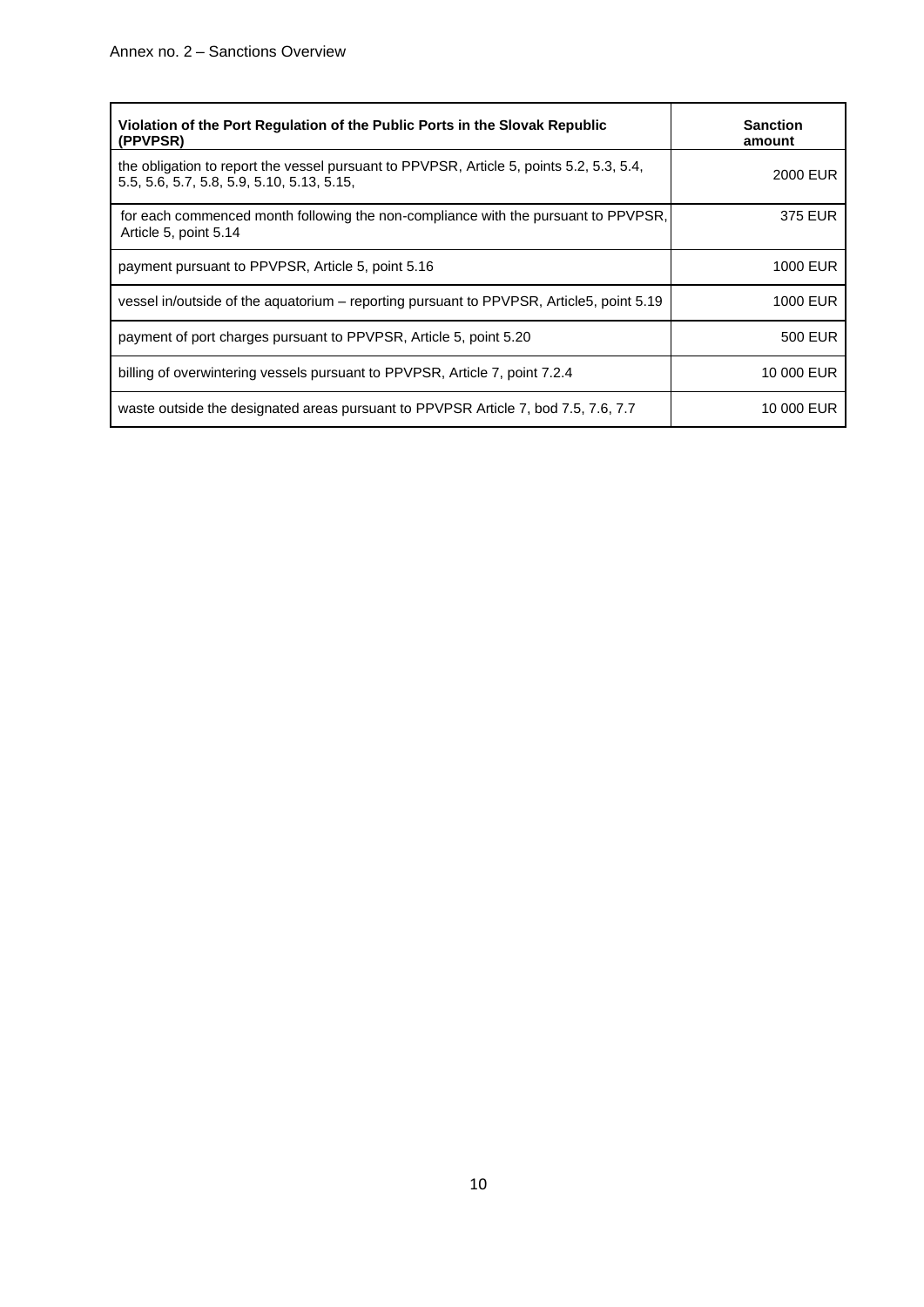#### Annex no. 3 – Minimum price for the use of Port position

Public Port Operator of the Slovak Republic, company Verejné prístavy, a. s., based on an internal regulation, set minimum prices for the use of port positions as follows:

### **Passenger ports in Bratislava, Komárno and Štúrovo**

If the operator of the floating establishment located in the passenger port does not have a concluded Future contract on the use of public ports or a Contract on the use of public ports with the Port operator, the operator of the floating establishment will be charged a port position charge for the use of port position without a contract. The port position charge without contract will be payable retroactively, based on monthly issued invoices.

| Position<br>marking | Length                                                                                    | Width | m <sup>2</sup> | Price of<br>port<br>position<br>(EUR) | * Assessment<br>of return of<br>the Port<br>Position<br>(EUR) | Contracted<br>Charge /<br>Minimum Price<br>for Port Position<br>(in EUR/year) | ** Port Position<br>Charge without<br>Contract<br>(in EUR/month) |  |  |  |
|---------------------|-------------------------------------------------------------------------------------------|-------|----------------|---------------------------------------|---------------------------------------------------------------|-------------------------------------------------------------------------------|------------------------------------------------------------------|--|--|--|
|                     | Passenger port Bratislava - Left bank of Danube waterway (r.km 1870.450 to r.km 1867.400) |       |                |                                       |                                                               |                                                                               |                                                                  |  |  |  |
| PPBA <sub>1</sub>   | 120                                                                                       | 12    | 1440           | 15 600.00                             | 2850.00                                                       | 18 450.00                                                                     | 1845.00                                                          |  |  |  |
| PPBA <sub>2</sub>   | 50                                                                                        | 35    | 1750           | 6 500.00                              | 2850.00                                                       | 9 350.00                                                                      | 935.00                                                           |  |  |  |
| PPBA <sub>3</sub>   | 90                                                                                        | 35    | 3150           | 11 700.00                             | 3725.00                                                       | 15 425.00                                                                     | 1 542.50                                                         |  |  |  |
| PPBA4               | 53                                                                                        | 35    | 1855           | 6890.00                               | 3750.00                                                       | 10 640.00                                                                     | 1 064.00                                                         |  |  |  |
| PPBA <sub>5</sub>   | 140                                                                                       | 35    | 4900           | 18 200.00                             | 4 100.00                                                      | 22 300.00                                                                     | 2 230.00                                                         |  |  |  |
| PPBA <sub>6</sub>   | 120                                                                                       | 35    | 4200           | 15 600.00                             | 4 100.00                                                      | 19 700.00                                                                     | 1970.00                                                          |  |  |  |
| PPBA <sub>7</sub>   | 60                                                                                        | 35    | 2100           | 7800.00                               | 3 350.00                                                      | 11 150.00                                                                     | 1 115.00                                                         |  |  |  |
| PPBA <sub>8</sub>   | 120                                                                                       | 35    | 4200           | 15 600.00                             | 4 100.00                                                      | 19 700.00                                                                     | 1970.00                                                          |  |  |  |
| PPBA <sub>9</sub>   | 80                                                                                        | 35    | 2800           | 10 400.00                             | 3725.00                                                       | 14 125.00                                                                     | 1 412.50                                                         |  |  |  |
| PPBA <sub>10</sub>  | 130                                                                                       | 35    | 4550           | 16 900.00                             | 4 100.00                                                      | 21 000.00                                                                     | 2 100.00                                                         |  |  |  |
| PPBA <sub>11</sub>  | 80                                                                                        | 35    | 2800           | 10 400.00                             | 3725.00                                                       | 14 125.00                                                                     | 1 412.50                                                         |  |  |  |
| PPBA 12             | 55                                                                                        | 35    | 1925           | 7 150.00                              | 3 350.00                                                      | 10 500.00                                                                     | 1 050.00                                                         |  |  |  |
| PPBA <sub>13</sub>  | 80                                                                                        | 35    | 2800           | 10 400.00                             | 3725.00                                                       | 14 125.00                                                                     | 1412.50                                                          |  |  |  |
| PPBA 14             | 50                                                                                        | 35    | 1750           | 6 500.00                              | 3 350.00                                                      | 9850.00                                                                       | 985.00                                                           |  |  |  |
| PPBA 15             | 50                                                                                        | 35    | 1750           | 6 500.00                              | 3 350.00                                                      | 9850.00                                                                       | 985.00                                                           |  |  |  |
| PPBA 16             | 60                                                                                        | 35    | 2100           | 7 800.00                              | 3 350.00                                                      | 11 150.00                                                                     | 1 115.00                                                         |  |  |  |
| PPBA <sub>17</sub>  | 80                                                                                        | 35    | 2800           | 10 400.00                             | 3725.00                                                       | 14 125.00                                                                     | 1412.50                                                          |  |  |  |
| PPBA 18             | 110                                                                                       | 35    | 3850           | 14 300.00                             | 4 100.00                                                      | 18 400.00                                                                     | 1840.00                                                          |  |  |  |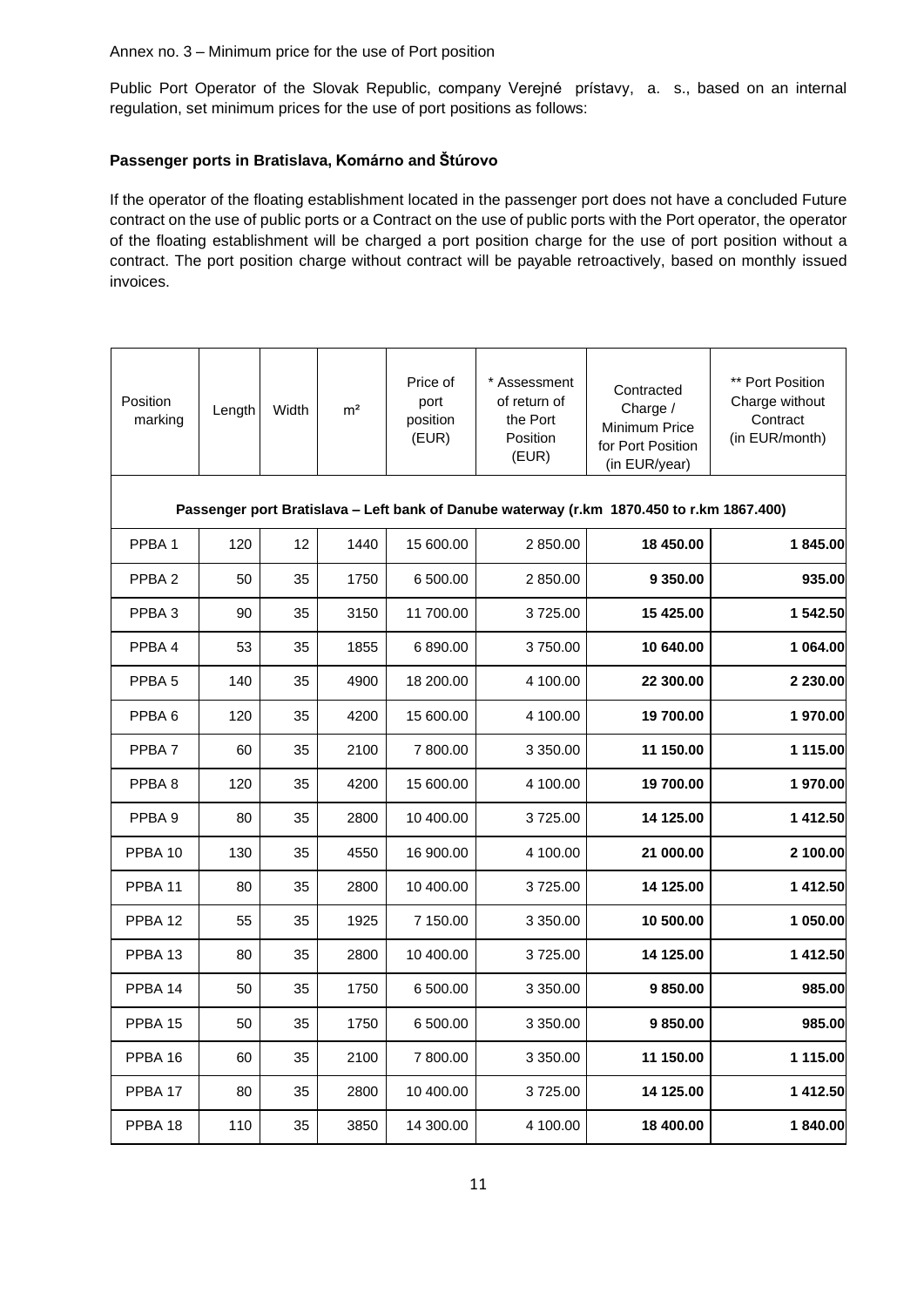| PPBA 19 | 100 | 35 | 3500  | 13 000.00 | 4 100.00 | 17 100.00 | 1710.00  |
|---------|-----|----|-------|-----------|----------|-----------|----------|
| PPBA 20 | 100 | 35 | 3500  | 13 000.00 | 4 100.00 | 17 100.00 | 1710.00  |
| PPBA 21 | 100 | 35 | 3500  | 13 000.00 | 4 100.00 | 17 100.00 | 1710.00  |
| PPBA 22 | 400 | 35 | 14000 | 52 000.00 | 4 100.00 | 56 100.00 | 5 610.00 |
| PPBA 23 | 120 | 35 | 4200  | 15 600.00 | 4 100.00 | 19 700.00 | 1970.00  |
| PPBA 24 | 90  | 35 | 3150  | 11 700.00 | 3725.00  | 15 425.00 | 1 542.50 |

| Position<br>marking                                                                        | Length | Width | m <sup>2</sup> | Price of<br>port<br>position<br>(EUR) | * Assessment<br>of return of<br>the Port<br>Position<br>(EUR) | Contracted<br>Charge $/$<br>Minimum Price<br>for Port<br>Position (in | ** Port Position<br>Charge without<br>Contract<br>(in EUR/month) |
|--------------------------------------------------------------------------------------------|--------|-------|----------------|---------------------------------------|---------------------------------------------------------------|-----------------------------------------------------------------------|------------------------------------------------------------------|
| Passenger port Bratislava - Right bank of Danube waterway (r.km 1868.900 to r.km 1868.200) |        |       |                |                                       |                                                               |                                                                       |                                                                  |
| PPBA <sub>25</sub>                                                                         | 100    | 16    | 1600           | 13 000.00                             | 3 3 5 0 . 0 0                                                 | 16 350,00                                                             | 1635.00                                                          |
| PPBA <sub>26</sub>                                                                         | 70     | 16    | 1120           | 9 100.00                              | 3 350.00                                                      | 12 450.00                                                             | 1 245.00                                                         |
| PPBA 27                                                                                    | 100    | 16    | 1600           | 13 000.00                             | 3 3 5 0 . 0 0                                                 | 16 350.00                                                             | 1635.00                                                          |
| PPBA <sub>28</sub>                                                                         | 90     | 16    | 1440           | 11 700.00                             | 3 3 5 0 . 0 0                                                 | 15 050.00                                                             | 1 505.00                                                         |
| PPBA <sub>29</sub>                                                                         | 90     | 16    | 1440           | 11 700.00                             | 3 3 5 0 . 0 0                                                 | 15 050,00                                                             | 1 505.00                                                         |
| PPBA 30                                                                                    | 110    | 16    | 1760           | 14 300.00                             | 3 3 5 0 . 0 0                                                 | 17 650.00                                                             | 1765.00                                                          |
| PPBA 31                                                                                    | 80     | 16    | 1280           | 10 400.00                             | 3 3 5 0 . 0 0                                                 | 13750.00                                                              | 1 375.00                                                         |

| Position<br>marking | Length                                                                                 | Width | m <sup>2</sup> | Price of<br>port<br>position<br>(EUR) | * Assessment<br>of return of<br>the Port<br>Position<br>(EUR) | Contracted<br>Charge $/$<br>Minimum Price<br>for Port Position<br>(in EUR/year) | ** Port Position<br>Charge without<br>Contract<br>(in EUR/month) |  |
|---------------------|----------------------------------------------------------------------------------------|-------|----------------|---------------------------------------|---------------------------------------------------------------|---------------------------------------------------------------------------------|------------------------------------------------------------------|--|
|                     | Passenger port Komárno – Left bank of Danube waterway (r.km 1768.100 to r.km 1767.470) |       |                |                                       |                                                               |                                                                                 |                                                                  |  |
| PPKN 21             | 150                                                                                    | 36    | 5400           | 7 074.00                              | 2 000,00                                                      | 9 0 74.00                                                                       | 907.40                                                           |  |
| PPKN 22             | 110                                                                                    | 36    | 3960           | 5 187.00                              | 2 000,00                                                      | 7 187.00                                                                        | 718.70                                                           |  |
| PPKN <sub>23</sub>  | 180                                                                                    | 36    | 6480           | 8488.00                               | 1 200.00                                                      | 9688.00                                                                         | 968.80                                                           |  |
| PPKN 24             | 130                                                                                    | 36    | 4680           | 6 131.00                              | 1 200.00                                                      | 7 331.00                                                                        | 733.10                                                           |  |